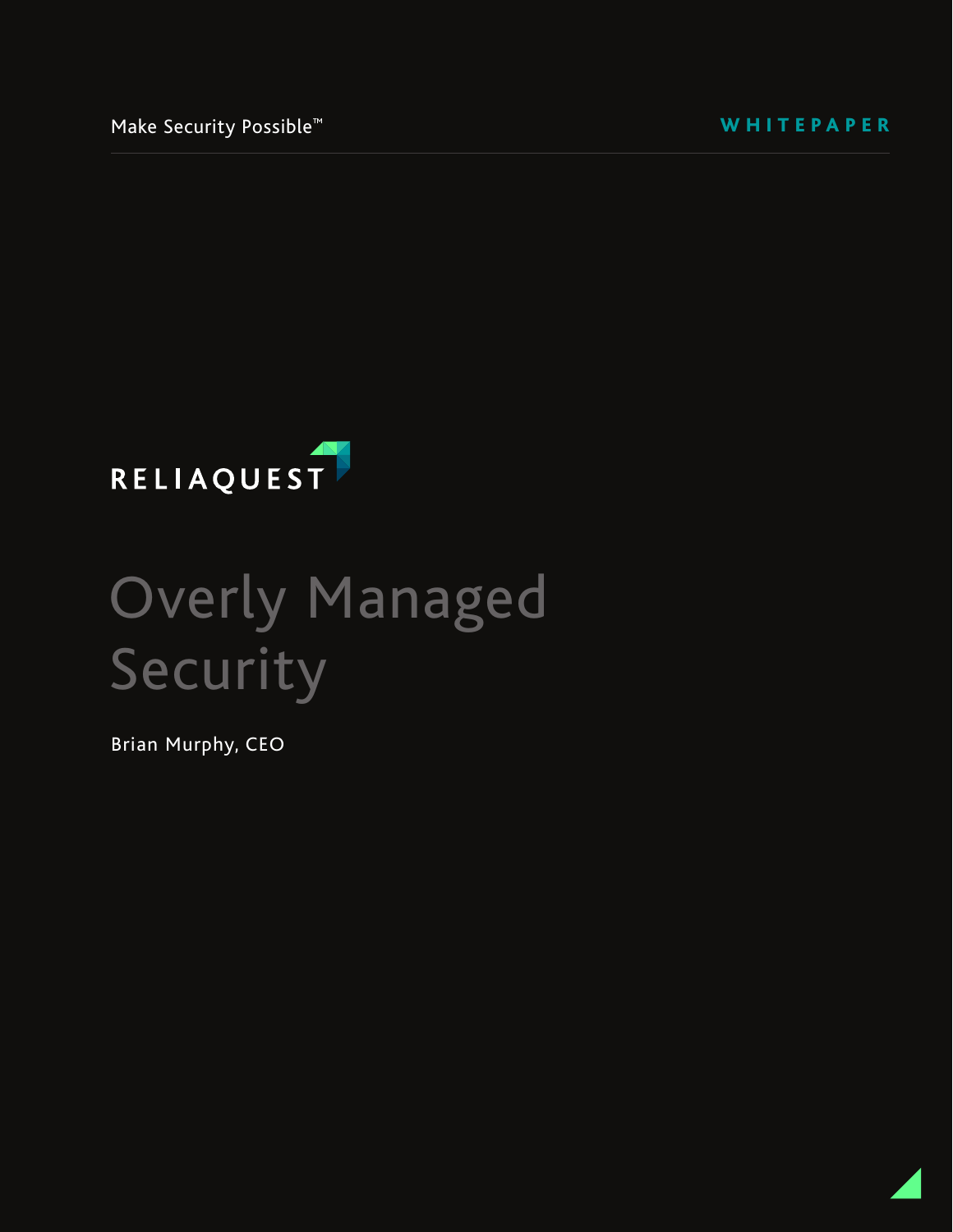### **Re-thinking the Problem**

Over the past ten years, the cybersecurity market has exploded with tools, technologies, platforms, and service providers, who got into the business of security for the same reason most people get into any business: to help solve a problem.

In most cases, the technologies are useful and the service providers are well-intentioned. Yet, the core issues of cybersecurity haven't gone away. It's still more expensive to be "good" than to be "bad" in cybersecurity. Security teams still struggle to fully optimize their technologies in a way that best meets their specific business needs. Organizations still have to make the choice between increasing visibility across their environment or normalizing their spend. And security teams continue to be inundated by too many unnecessary alerts to glean meaningful insights that best serve their larger organizations.

**What if we're thinking about the challenges in the wrong way?**

The cybersecurity issues facing most enterprise organizations won't be solved by simply adding more tools or more people. The real problem is that we've underestimated what our security tools and our security teams can do. What organizations need is the ability to automate the security operations function to increase visibility, gain access to different types of data outside of restrictive point technologies, and to create an infrastructure where it's easier to onboard and interchange team members as needed.

**The solution requires a new approach to security that makes best use of the valuable tools and talented individuals we already have—in ways that haven't yet been defined.** 

### **Uniform Solutions for Unique Organizations**

*No two businesses are alike.* **In almost every case, two organizations of the same size, within the same industry, that have the same compliance, regulatory, risk or threat concerns will still have different IT environments and approaches to security.** 

One company may have grown through acquisitions, requiring the merging of many different network architectures. Another may have grown organically over a 50-plus year period, adding in various mainframe and storage infrastructures along the way that may not easily integrate with the latest cybersecurity technologies on the market.

Both companies in this example have talented security professionals capable of vetting the many security technologies available in the market. Both companies usually can get the budget they need to purchase those technologies. Yet, both companies may still face the same monotonous day-to-day maintenance and monitoring of the technologies and still may not get the data visibility they need. They may be constrained by the fact that their tools can't talk to each other. They still face increasing and unpredictable costs to access their own data.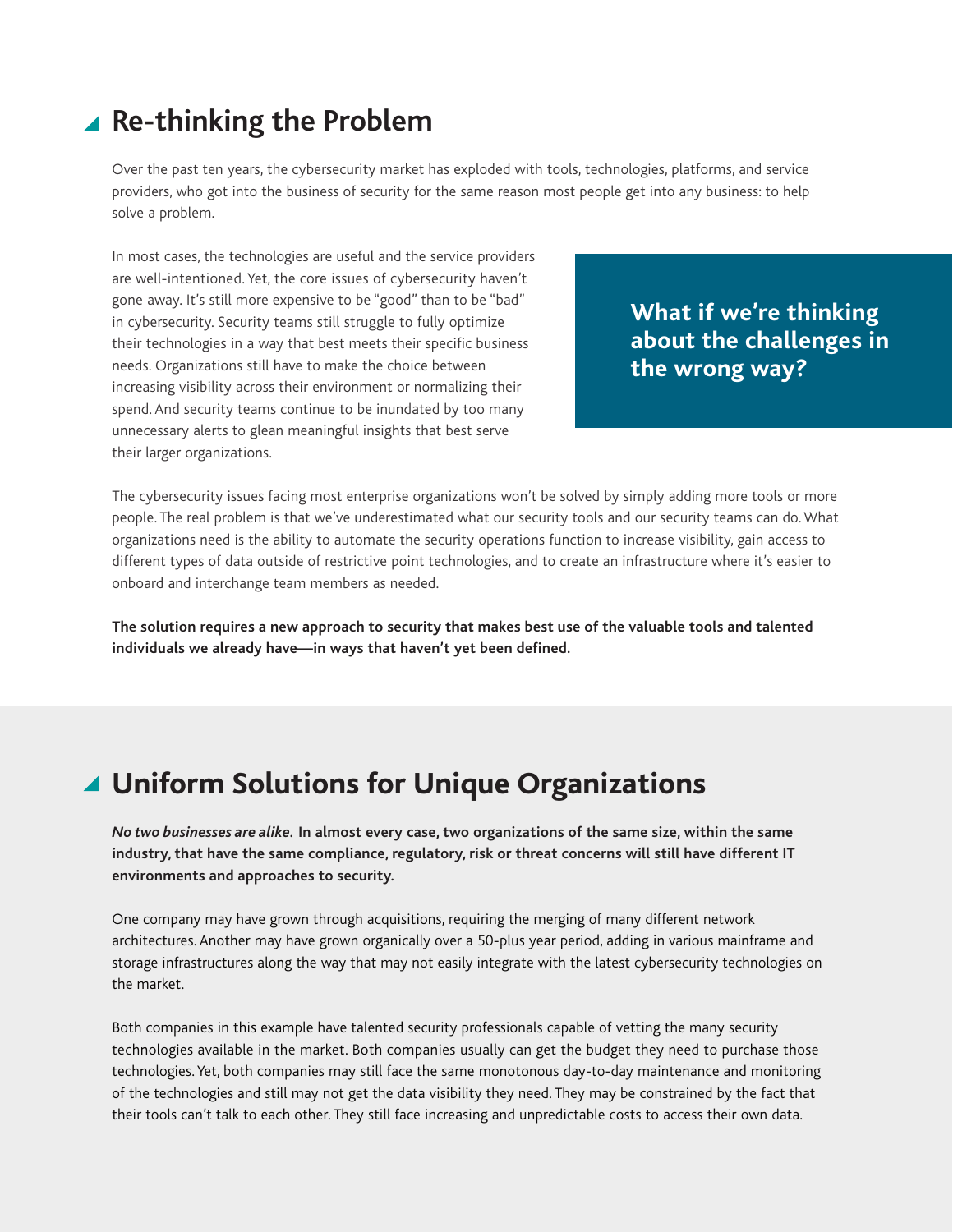Meanwhile, the security industry continues to produce more and more tools. These tools are being created by brilliant technologists, who are pushing the envelope of what is possible. But they still face the challenge of designing technology products that must utilize one code-base to solve problems for many organizations. These organizations must then try to fit the uniform tools to their own unique infrastructures with their own business needs. As a result, organizations may end up using the tools in different ways than they were intended, with the tool taking the blame.

The Security Information and Event Management (SIEM) tool is the poster child for this type of misaligned reputation. The SIEM has been sold as the single pane of glass for the better part of two decades, and in almost every case it fails to live up to that billing because it can't possibly manage all the data types across a diverse set of enterprise architectures. **The reason: there isn't a standard install when it comes to the enterprise. The SIEM is a powerful tool with a valuable place in the security eco-system,** *but it can't do it all.* The same can be said for the rise of the advance endpoint technologies, UEBA, etc. More tools, same issues.

In an effort to help bridge the gap between the capabilities of the tools and the outcomes organizations expect, countless managed security service providers have emerged. But not unlike the tools, too many service providers have adopted a similarly standardized "one-size-fits-all" approach in the name of scale that dilutes the service they were brought in to provide.

Instead of getting the individualized outcomes an organization expects from its tools or its service provider, the security team often ends up on the outside of a black-box filtering service with too many meaningless alerts and too little analysis. Or, the service provider narrows the scope of data too much, leaving fewer alerts, but even less meaningful visibility.

The reality is, most security teams in enterprise organizations know exactly what visibility they need and how certain pieces of data are relevant to the overall business. They don't need someone else's proprietary solution telling them what to do. They need the ability to tie it all together.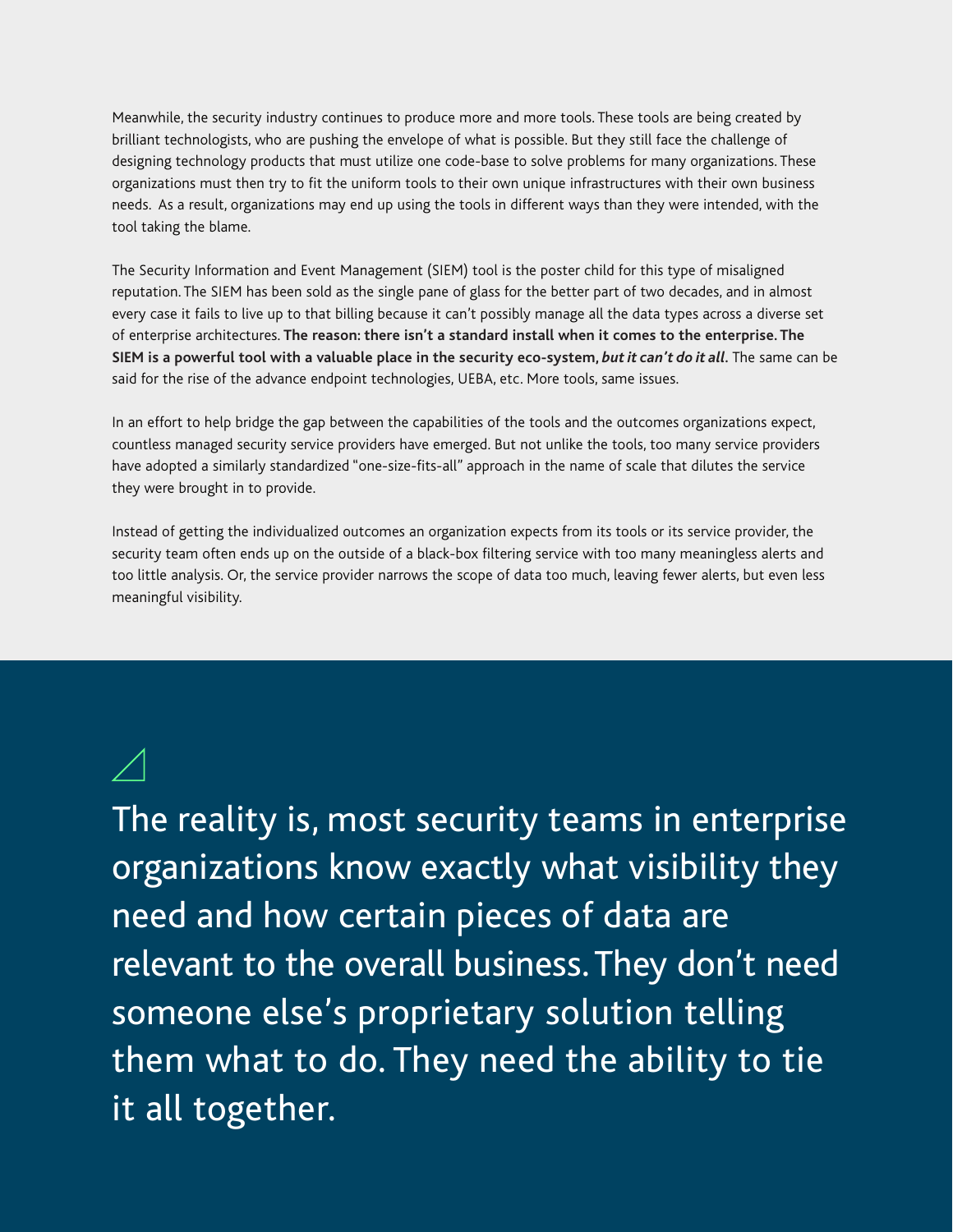# ▲ The Costly Data Dilemma

Complicating the challenge is the increasingly expensive proposition of choosing to increase data visibility or normalize the security spend. Because many security technologies price on throughput or storage, the only way for a security team to see more of its own organization's data is to buy access to it. And every tool requires a decision on access independent of all other tools.

As the data is accessed, it still has to be normalized between tools and technologies. Parsing data for this purpose is complicated. The manufacturers of the security technologies can't do it well, which is why APIs are limited, and maintenance and upkeep takes time and resources. As a result, there are many data sources that are left on the table, rather than being used to make practical security decisions.

The current approach is to just attach the words, "Artificial Intelligence" or "Machine Learning," to a solution, expecting an algorithm to solve these complex problems without changing the premise of the issue. There is no doubt that AI and ML will have a significant impact on cybersecurity, but it won't be automatic. The technology still needs to learn and develop, and it still requires a significant investment of time and effort from security teams to normalize data for this technology and then "teach" it through use-cases. **We can't do to AI and ML what we did to SIEM—expecting a promising technology to be the solution for all our issues as an industry and then blaming it when it doesn't live up to these unrealistic expectations.** 

# **Workforce: The Scapegoat**

Amid these issues, some suggest we simply need to hire our way out. Cybersecurity has been called *"The fastest growing job with a huge skills gap."* Similar headlines echo this fear and uncertainty in the wake of every major security breach. But just as buying more tools won't fix the fundamental challenge of tools not performing correctly for unique organizations, simply hiring more people isn't the answer either. The truth is, if there were suddenly one or even two million more skilled cybersecurity professionals in the industry, security teams would still struggle to fit homogeneous security tools into unique organizations. They would still struggle to create custom processes that can drive meaningful business outcomes. Data visibility would still be limited by total cost of ownership.

The problem isn't that we simply need more people. The problem is that existing security teams can't perform to their fullest capabilities because they are often overwhelmed with monotonous alerts caused by tools being misconfigured or not being used in the ways they were intended. Security teams are spending their days on hightime, low-brain alerting functions, leaving little time for higher-value contributions to the organization, which results in high turnover rates among individuals who are wired to be engaged and challenged. **Why shouldn't the security industry take advantage of ways to automate monotonous activities in a way that's customized to the business's needs, driving more visibility to more meaningful information and creating more value for everyone?** 

It's no different than other industries that require individualized integration to be successful, such as with ERP systems, websites, or custom databases. None of these functions would exist without significant automations, nor would they be successful without the ability to customize and scale them according to the organization's needs. Even if there was a wealth of skilled talent in ERP or web development fields, there's no amount of talent that would make a one-size-fits-all ERP tool or standard website to work for every distinctive business.